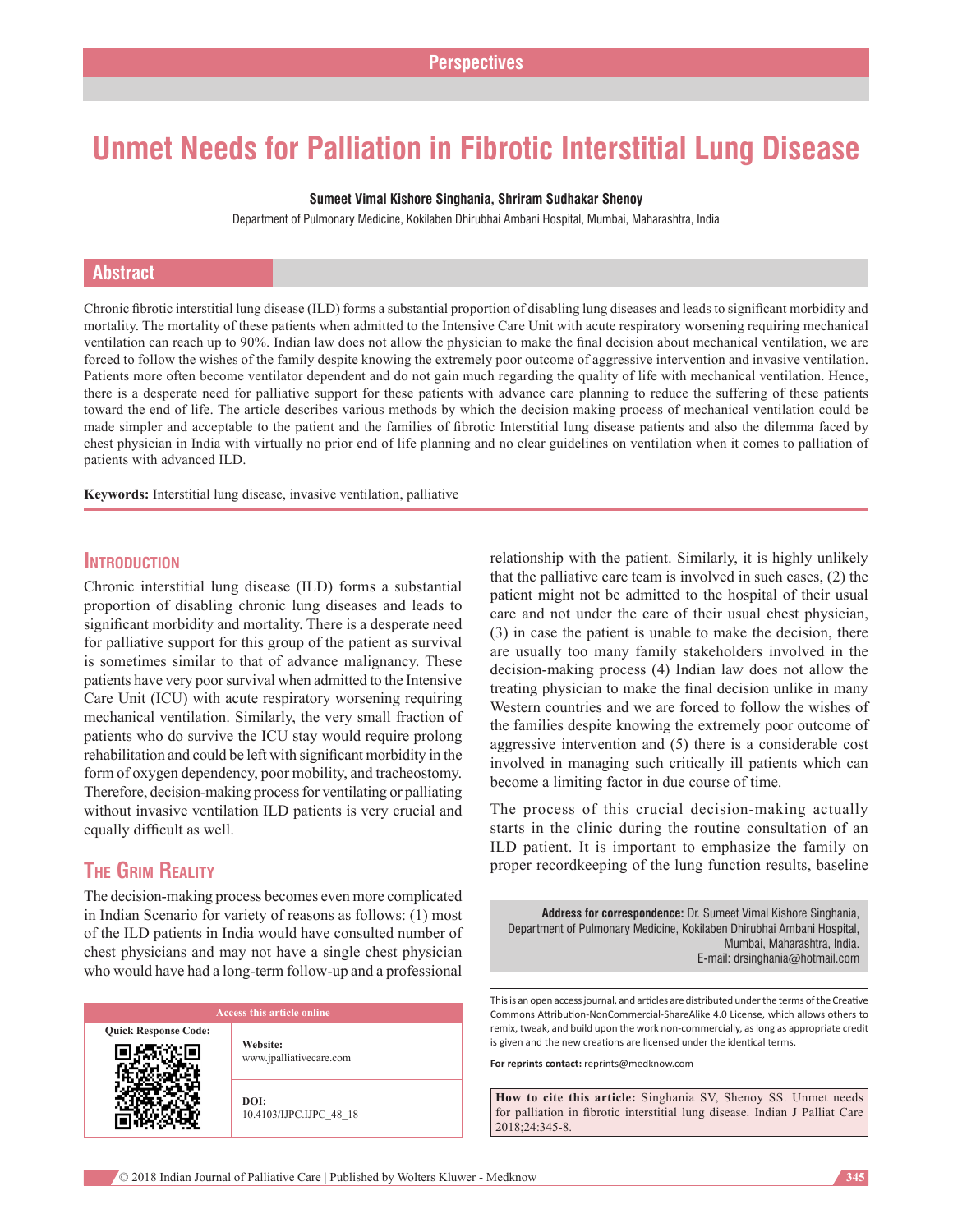oxygenation status, imaging films, and reports which could help during an emergency to make a decision on escalation of care. It is imperative that the goals of the treatment are clearly discussed with the patient and the family, especially that the lung which is already completely scarred will never be revived back with the treatment and the current treatment is only to slow down the process of ILD and reduce symptoms. Disease‑related education and involvement of either a nurse specialist or palliative care team has helped bringing down any overzealous nonrewarding treatment to terminally ill patients.[1] The need for educating the ILD patient about their disease and prognosis is demonstrated in multiple studies from the developed world.<sup>[2,3]</sup>

With the growing level of literacy in India, patients might be interested in knowing what future holds for them and they might want to plan things accordingly. Furthermore, it is logical to think that the prognostic information is likely to be absorbed more easily in the clinic when discussed on several occasions rather than in a short period in the emergency department. Advance care planning is not a routine practice in India and physicians may hesitate to initiate such a discussion due to the fear of wrong perception by the family and patient. However, if such a discussion or questions related to prognosis are initiated by the ILD patient, then at least this opportunity should be taken up to discuss the treatment options and likely outcome during emergency and their view should be recorded in the notes. Some written information in the form of leaflet could be a good idea to enhance the patient education and could save the time for physician as well.

# **The Zero Hour**

Once the patient has landed with acute worsening of ILD needing intensive care support, the first task is to risk stratify the patient. It is essential that every effort is made to gather maximum information about the patient from their previous records, investigation reports and to get information from the family about the recent functional status, exercise tolerance, oxygen use of the patient, and any dependency for the activity of daily living. Fernandez- perez *et al*. reported 44% of survival in cases of acute worsening in ILD but nearly 45% of the enrolled patients were postoperative cases and he reported the much worse outcome in nonsurgical patients with a mortality rate reaching up to 70%.[4] Other determinants of poor outcome were higher degree of pulmonary hypertension and higher Acute Physiology and Chronic Health Evaluation (APACHE) III scores. This study had a good mixture of various types of ILDs and although statistically insignificant, the mortality in idiopathic pulmonary fibrosis (IPF) patient's category was higher than the other types of ILD. In a series of 38 patients with IPF admitted to the ICU the hospital mortality rate was 61% and in ventilated patients it was 68%. However, 92% of the survivors died in a median span of 2 months after the hospital discharge.[5] The mortality increases further to over 90% when there is no underlying cause for acute deterioration is identified in IPF patients.<sup>[6,7]</sup>

Al Hammed reported 24 deaths out of 25 patients ventilated for unknown cause for IPF with acute respiratory failure. Gaudry *et al*. have recently reported a series of 27 patients with fibrosing ILD where the survival was slightly better as four patients managed to survive out of the hospital and two then subsequently received lung transplantation.[8] Lung transplantation still appears to be in very early stage in India. A large case series of 220 patients with IPF and nonIPF fibrotic ILD following acute respiratory worsening showed that patients with exacerbation as the underlying cause for respiratory failure have higher in‑hospital mortality rate than the ones with infection or subacute progression.[9] Zafrani *et al*. showed that honeycombing, precapillary pulmonary hypertension, and traction bronchiectasis were independently associated with increased ICU mortality.[10] Therefore, the current literature suggest that diagnosis of IPF, acute exacerbation of unknown etiology, pulmonary hypertension, and higher APACHE scoring will help to identify the large subset of patients who might not get benefited with mechanical ventilation from the ones who are more likely to survive.

The next and the most important step is to have discussion with the patient and family. If the patient has capacity and willingness to be a part of the discussion, then it is worth doing the discussion in front of the patient. However, in most instances, the patient might be too ill to make a decision. In that case, it is important to know the relationship of each of the family member present during the consultation and if they could bring forward one person among them to lead their views and questions. The patient and family should be informed at length about the possibility of prolong mechanical ventilation and the poor outcome, tracheostomy need, and risk of intercurrent infections if the patient is treated with mechanical ventilation. Furthermore, they might not be able to achieve their background mobility and may be left with morbidity such as oxygen dependence, tracheostomy, and that there is high post-discharge mortality.

It is a worthwhile exercise if the patient does have a known chest physician or general practitioner who has been following up the patient elsewhere then to involve him/her in the decision-making process. It is more likely that the patient and family will be able to make decision with lot more confidence if the primary chest physician is involved in the process and we could avoid overzealous mechanical ventilation.

# **The Eternal Dilemma**

At times, the family may be unable to make the decision straightaway or the close family members may not be available. In these scenarios, we could possibly buy some time by keeping the patient on high-flow nasal cannula or noninvasive ventilation (NIV) until we have the decision. Gungor have shown in their paper that there are small proportion of patients who could benefit from NIV so long as they have low APACHE II score <20 and their NIV requirement is noncontinuous.[11] Another study has shown benefit in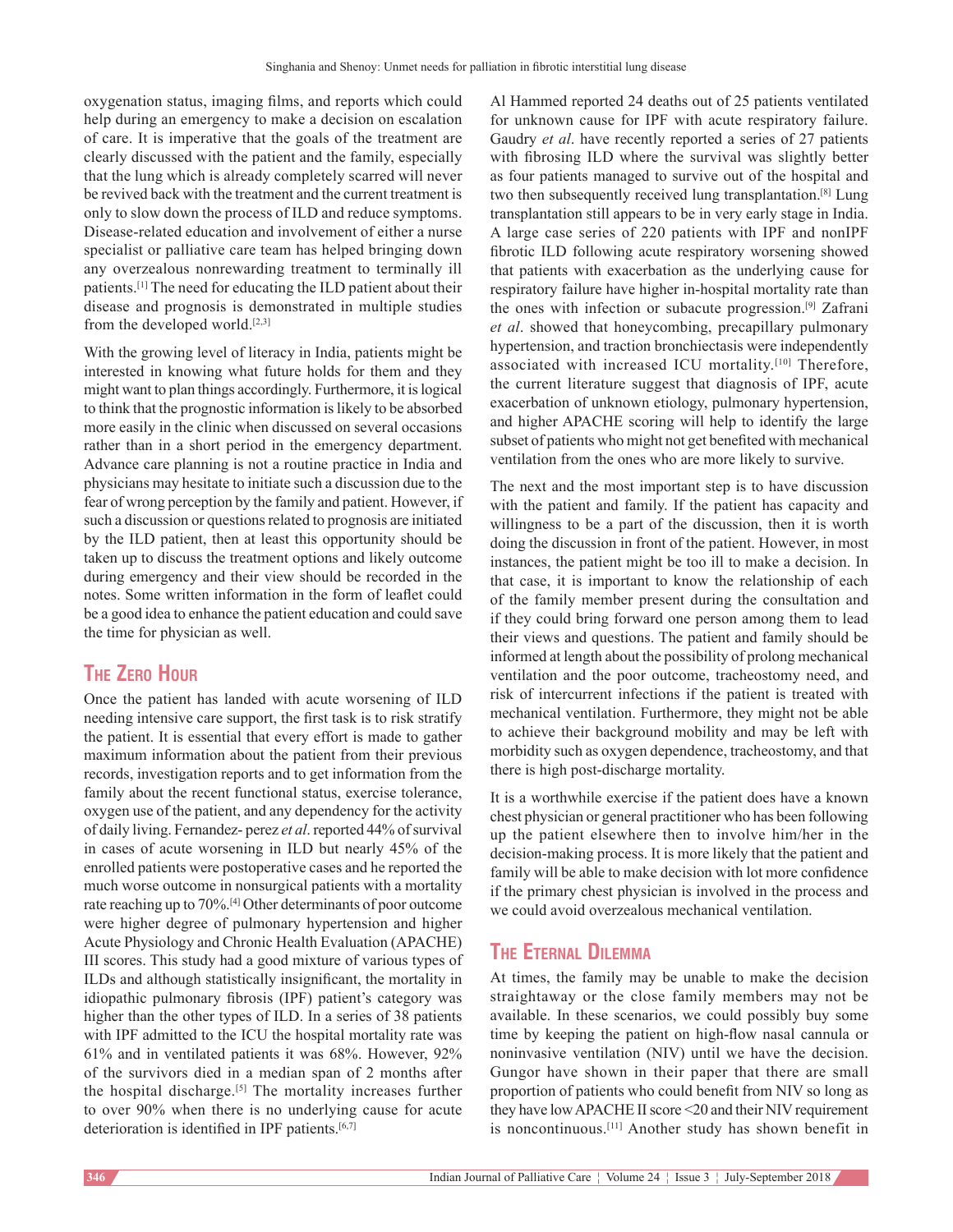oxygenation in a patient with pneumonia but no improvement with exacerbation of ILD alone.<sup>[12]</sup>

Although NIV is a useful bridge to buy time and avoid intubation, there is a growing problem related to NIV use in ICU from palliation point of view.[13] A significant number of these patients eventually become NIV dependent. NIV is an uncomfortable treatment for the patient as it causes claustrophobia and can lead to nasal bridge ulceration which is extremely painful. There are constant issues related to feeding the patients and maintaining their oral hygiene as removing NIV for a short period for feeding can lead to rapid desaturation.[14] Aerophagia related to NIV leads to abdominal bloating.

Although logically noninvasive and invasive ventilation should be looked at in similar ways when it comes to withdrawal as both are life‑sustaining interventions, there are some differences. The withdrawal from NIV may not lead to immediate death as patients are breathing on their own most of the time. Therefore, withdrawal from NIV may not be as dramatic if the decision for nonescalation is taken before the patient becomes completely NIV dependent and oxygen requirement becomes too high. This would also allow the patient to be cared at home toward the end of their life if the family wishes so. The most binding rule in the medical practice is to follow the patient's own wishes if the patient has the mental capacity to understand and give an informed consent; therefore, we are still allowed to withdraw the NIV if the patient gives the informed consent for the same. In the absence of the consent from patient, as of now, it does not seem to be clear whether nonrewarding NIV causing distress to the patient can be legally withdrawn and switched to oxygen alone. Most of the patients with ILD exacerbation remain in single‑organ failure for a longtime until they end up in superadded sepsis. They can very well be completely awake and in full senses, especially when they are on NIV. Therefore, it becomes very difficult for the family to take the decision for nonescalation. The American Thoracic Society definition of futility is "a life‑sustaining intervention is futile if reasoning and experience indicate that the intervention would be highly unlikely to result in a meaningful survival for that patient."[15] If we go by this definition, then most of the ILD patients who are dependent completely on NIV should be offered withdrawal from NIV if the treatment is distressful and invasive ventilation is ruled out.

Once the patient is on invasive ventilation for few days and continues to show no improvement, the family may come back asking for withdrawal of the ventilator. Most places in the world would allow either withholding or withdrawing treatment following consent from the patient or next of kin and would not label this as killing the patient but allowing them to die as per their own wishes.<sup>[16]</sup> Since Indian law has no clear stand on end‑of‑life issues except that suicide and abetment to suicide are punishable offenses withdrawal even with the expressed consent of the patient or next of kin can be misinterpreted *post hoc*. [17] The physician and the family might then agree on having a joint decision for not escalating

the organ support further which would be helpful in palliation of these patients.

## **To Summarize**

There is a lack of adequate palliative care support for end-stage lung disease, especially fibrotic lung diseases. Advance ILD patients should receive counseling in the chest outpatient department about the gravity of their disease and if possible advance care planning should be initiated and involvement of palliative care team would be beneficial. The prognosis of fibrotic ILD on invasive ventilation is extremely poor with worldwide mortality reaching up to 90%, particularly in patients with IPF and acute exacerbation with no obvious cause found when encountering critically ill ILD patient, a detailed discussion on outcome with a next of kin as well as discussion with the usual chest physician or general practitioner could be useful to avoid an overzealous treatment with mechanical ventilation. NIV could act as a bridge during this period and should have a written escalation plan in the notes with details of all discussions before the patient becomes completely NIV dependent. Acute palliative care services should be utilized while caring for end-stage lung disease patients. Clearly, we need more Indian data on the patient and family's perceptions about determining ceiling of care and how best this can be achieved. We certainly need some refinement from Indian Law about withdrawal from noninvasive and invasive ventilation.

**Financial support and sponsorship** Nil.

**Conflicts of interest**

There are no conflicts of interest.

### **References**

- 1. Kalluri M, Claveria F, Ainsley E, Haggag M, Armijo‑Olivo S, Richman‑Eisenstat J, *et al.* Beyond idiopathic pulmonary fibrosis diagnosis: Multidisciplinary care with an early integrated palliative approach is associated with a decrease in acute care utilization and hospital deaths. J Pain Symptom Manage 2018;55:420-6.
- 2. Holland AE, Fiore JF Jr., Goh N, Symons K, Dowman L, Westall G, et al. Be honest and help me prepare for the future: What people with interstitial lung disease want from education in pulmonary rehabilitation. Chron Respir Dis 2015;12:93‑101.
- 3. Bajwah S, Koffman J, Higginson IJ, Ross JR, Wells AU, Birring SS, et al. 'I wish I knew more...' the end-of-life planning and information needs for end‑stage fibrotic interstitial lung disease: Views of patients, carers and health professionals. BMJ Support Palliat Care 2013;3:84-90.
- 4. Fernández‑Pérez ER, Yilmaz M, Jenad H, Daniels CE, Ryu JH, Hubmayr RD, *et al*. Ventilator settings and outcome of respiratory failure in chronic interstitial lung disease. Chest 2008;133:1113‑9.
- 5. Saydain G, Islam A, Afessa B, Ryu JH, Scott JP, Peters SG, *et al*. Outcome of patients with idiopathic pulmonary fibrosis admitted to the Intensive Care Unit. Am J Respir Crit Care Med 2002;166:839-42.
- 6. Al‑Hameed FM, Sharma S. Outcome of patients admitted to the Intensive Care Unit for acute exacerbation of idiopathic pulmonary fibrosis. Can Respir J 2004;11:117‑22.
- 7. Blivet S, Philit F, Sab JM, Langevin B, Paret M, Guérin C, *et al*. Outcome of patients with idiopathic pulmonary fibrosis admitted to the ICU for respiratory failure. Chest 2001;120:209‑12.
- 8. Gaudry S, Vincent F, Rabbat A, Nunes H, Crestani B, Naccache JM, *et al.* Invasive mechanical ventilation in patients with fibrosing interstitial